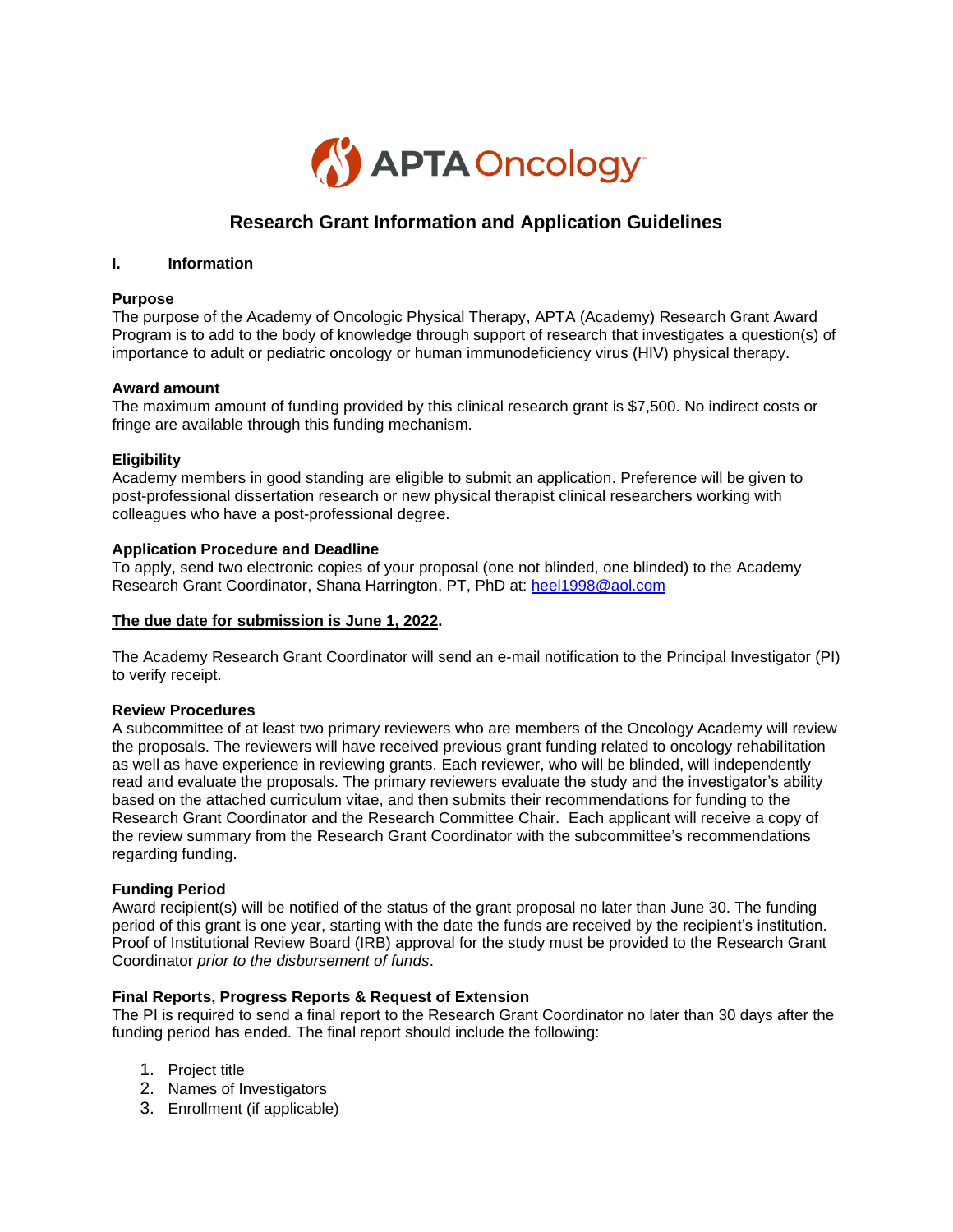- 4. Completed participants (if applicable)
- 5. Financial report
	- a. Itemization of expended funds
	- b. Remaining funds, if applicable
	- c. Plan for remaining funds, if applicable
- 6. Plan for dissemination of study findings (see below for publication requirement)

Any project not completed in one year from release of funds will require a written request for a no-cost extension of the project. This must be submitted to the Research Grant Coordinator no later than 11 months after funds were released. The request must include a progress report that includes the required elements noted above plus a specific timeline for completion of the study including, projected weekly and/or monthly enrollment.

The decision to extend the study is made at the discretion of the Chair of the Research Committee and the President of the Academy. Investigator(s) whose studies are not approved for extension must return all remaining funds to the Academy within 60 days of the decision to not extend the study.

#### **Publication of Study Findings**

Grant awardees are expected to submit full manuscripts detailing the results of grant funding to the Academy's journal, *Rehabilitation Oncology*. Submissions in the form of abstracts for consideration at the APTA Combined Sections Meeting are encouraged.

#### **II. Application Guidelines**

#### **Format of Proposal**

Grant proposals should be written using American Medical Association (AMA) formatting and referencing guidelines. Use Arial or Times New Roman 11 point font, single-spaced, with 0.5 inch margins. The application structure and page limits are included in Section III.

#### **Application Cover Page**

Complete form located in application packet.

#### **Abstract**

Describe the proposed project and the impact that the results will have on the field(s) involved. Describe how the project aligns with the mission of the Academy.

#### **Specific Aims**

- 1. Briefly describe the gap of knowledge or need and what the project intends to accomplish.
- 2. Provide the overall objective of the project, central hypothesis, and rationale for the proposed research
- 3. List the specific aims (objectives) for the project and working hypotheses for each aim
- 4. State the expected outcomes

#### **Research Plan**

Organize the Research Plan in the specified order, using the instructions provided below. Start each section with the appropriate section heading –Significance, Innovation, Approach, etc. Provide in-text citations and the full reference in the References section.

- 1. Significance
	- a) Establish a theoretical framework, which:
		- i. Summarizes background information that directly relates to the purpose of the study, including any preliminary studies (published or unpublished) completed by the primary investigator that directly relate to the proposed study, and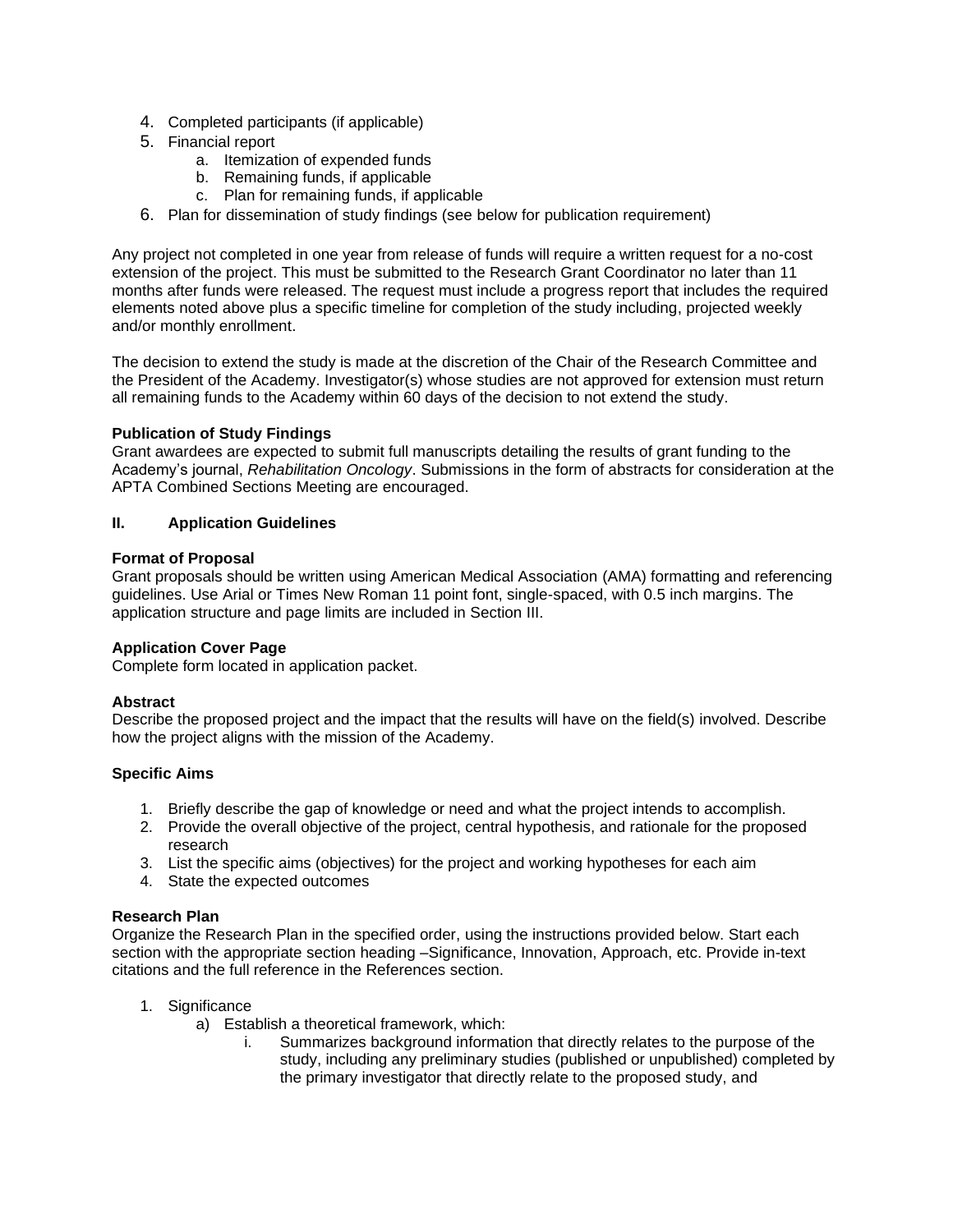- ii. Explains the importance of the problem or critical barriers to progress that the proposed project addresses.
- b) Clearly indicate how the results of the proposed study will contribute to the existing knowledge and the practice of oncology or HIV physical therapy.
- 2. Innovation
	- a) Indicate how the proposed study is different in design, methods, or subjects from previously published studies.
	- b) Explain how the application challenges and seeks to shift current research or clinical practice paradigms.
	- c) Describe any novel theoretical concepts, approaches or methodologies, instrumentation or interventions to be developed or used, and any advantage over existing methodologies, instrumentation, or interventions.
	- d) Explain any refinements, improvements, or new applications of theoretical concepts, approaches or methodologies, instrumentation, or interventions.
- 3. Approach
	- a) Describe the overall strategy, methodology, and analyses to be used to accomplish the specific aims of the project. Include how the data will be collected, analyzed, and interpreted for each specific aim.
	- b) Discuss potential limitations and delimitations, alternative strategies, and study timeline.

## **Protection of Human Subjects**

Provide evidence that approval for the proposed study has been granted by the Institutional Review Board of the participating institutions. If approval has not been received at the time proposal is submitted, indicate when a response is expected. Please include the following information in this section:

- 1. Risks to subjects
	- a) Characteristics of the study population, including anticipated sample size, age range, and health status (healthy vs patient participants); inclusion and exclusion criteria; rationale for the inclusion of vulnerable populations.
	- b) The source and type of research data or specimens; method of collection; indication of who will have access to individually identifiable protected health information.
	- c) Potential risks, including physical, psychological, financial, legal, or other.
- 2. Adequacy of protection against risks
	- a) Plans for recruitment and informed consent.
	- b) Protections against risk, including procedures for protecting against risks to privacy and confidentiality of data, and plans for medical intervention and reporting of adverse events.
	- c) Potential benefit of the proposed research and why the risks are responsible relative to the anticipated benefits.
- 3. Recruitment and Informed Consent
	- a) Describe plans for recruitment of subjects (where appropriate) and the process for obtaining informed consent. If the proposed project(s) include children, describe the process for meeting requirements for parental permission and child assent.
	- b) Include a description of the circumstances in which consent will be obtained, who will seek it, the nature of the information or be provided to prospective subjects, and the method of documenting consent.
- 4. Data and safety monitoring plan (if applicable)
	- a) Detail procedures that will be used to monitor for adverse events.
	- b) Detail the procedures that will be used to protect the confidentiality of the data.

## **Animal Welfare** (if applicable)

Please include the following in this section:

- 1. Description of animals and how they will be used in the proposed project(s)
- 2. Justification for the use of animals and the number to be used
- 3. Description of the veterinary care that will be provided to the animals
- 4. Provisions to minimize discomfort, distress, pain, and injury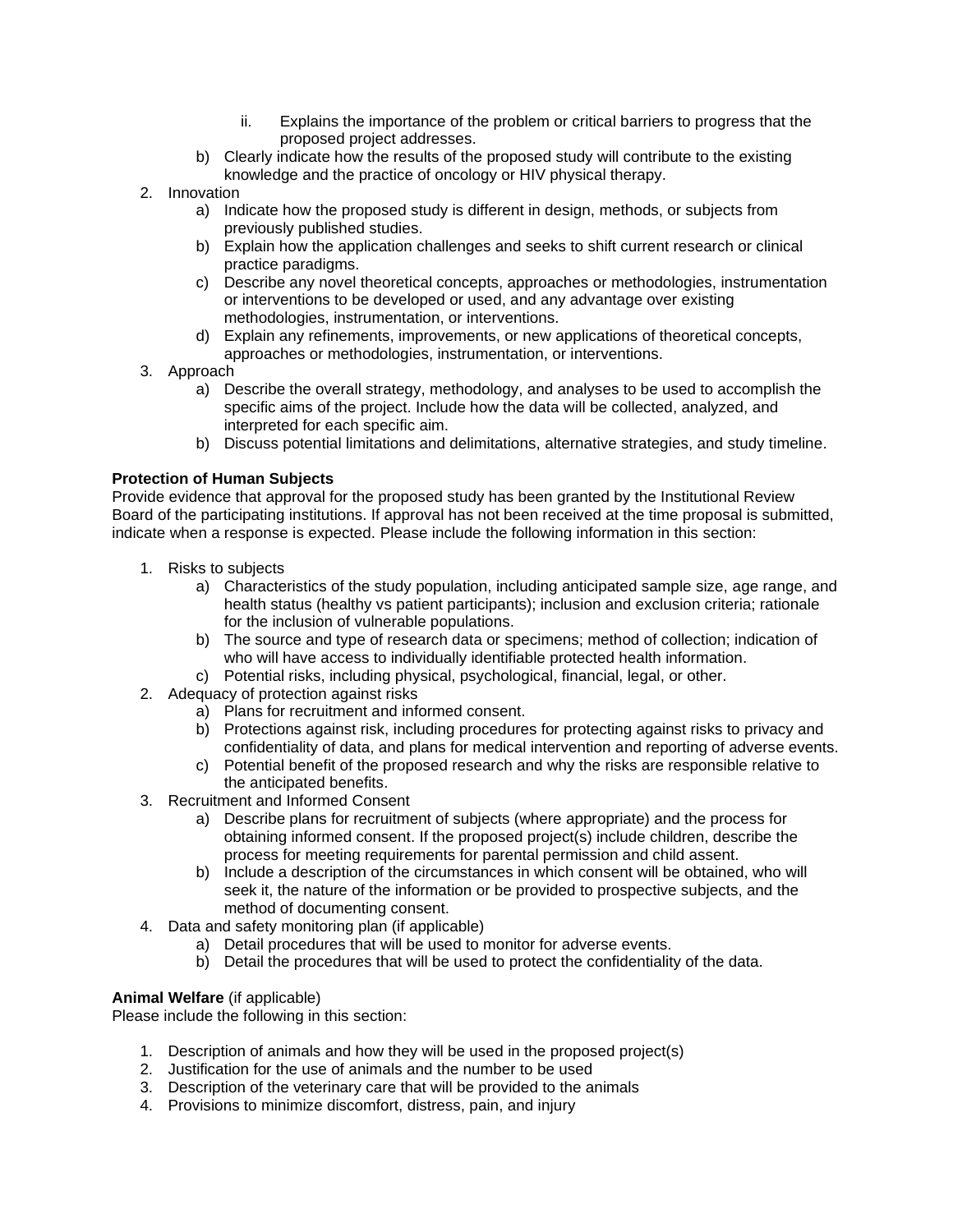5. Euthanasia

## **Budget & Budget Justification**

All expenses directly related to the project must be detailed in the budget table provided. Funds can be requested only for costs necessary to conduct the study. These include support personnel, equipment, supplies and investigator or subject travel expenses required for data collection. All proposals must request no more than \$7,500 in funding. No indirect costs or fringe are available through this funding mechanism. Expenses related to project dissemination are not allowed. Justify the expenses listed in the detailed budget as they relate to the proposal.

### **Investigators & Environment**

- 1. Investigator Biosketch; Please use the provided biosketch template. Complete the educational block at the top of the format page beginning with baccalaureate or other initial professional education, such as physical therapy, and include postdoctoral training, separately referencing residency training when applicable. For each entry provide the name and location of the institution; the degree received (if applicable); the month and year the degree was received, and the field of study. For residency entries, the field of study section should reflect the area of residency. Complete sections a, b, c, and d as described below.
	- a) Personal Statement Briefly describe why you are well-suited for your role(s) in this project. Relevant factors may include: aspects of your training; your previous experimental work on this specific topic or related topics; your technical expertise; your collaborators or scientific environment; and/or your past performance in this or related fields. Do not present or expand on materials that should be described in other sections of this biosketch or application.
	- b) Positions and Honors List in chronological order previous positions, concluding with your present position. List any relevant academic and professional achievements and honors. In particular:
		- Students, post doctorates, and junior faculty should include scholarships, traineeships, fellowships, and development awards, as applicable.
		- Clinicians should include information on any clinical licensures and specialty board certifications that they have achieved.
	- c) Contributions to Science The Academy encourages applicants to limit the list of selected peer-reviewed publications, manuscripts in press, and patent citations to no more than 15. Do not include manuscripts submitted or in preparation. The individual may choose to include selected publications based on most recent, importance to the field, and/or relevance to the proposed research.
	- d) Research Support. List both selected ongoing and completed (during the last three years) research projects (Federal or non-Federal support). Begin with the projects that are most relevant to the research proposed in this application. For each award, please indicate the funding agency, title of the project, your role, name of the Principal Investigator, and time period of the award.
- 2. Facilities, Equipment, and Other Resources
	- a) This information is used to assess the capability of the organizational resources available to perform the effort proposed project(s). Identify the facilities to be used. If appropriate, indicate their capacities, pertinent capabilities, relative proximity and extent of availability to the project. Describe only those resources that are directly applicable to the proposed work. List and describe any major equipment (greater than \$5,000) that is already available for this study.
- 3. Institutional/Organizational Commitment to Proposal
	- a) Provide a letter from your supervisor (Clinical Director, Department Chair, Dean, etc.) indicating that the organization or institution at which the study is to be conducted is in full support of the proposed project(s) and of the PI's ability to complete the project during the 12-month funding period of this grant.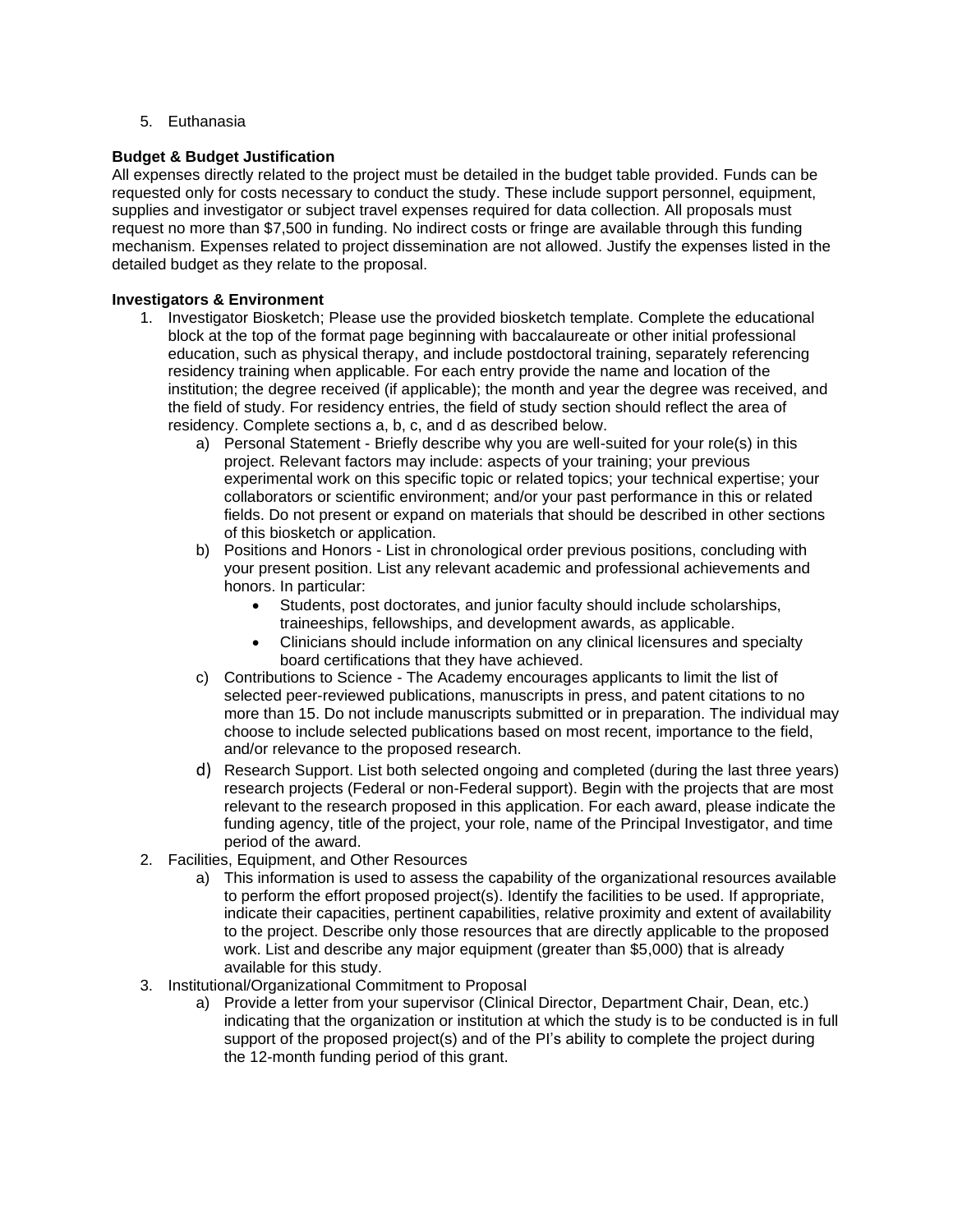## **III. Application Structure & Page Limits**

The application must be submitted as a single PDF (one blinded, one unblinded) and organized in the manner listed. \*\***Note the blinded copy should not include the Investigators & Environment section**.

| <b>Section</b>                           | <b>Maximum Page Limit</b> |
|------------------------------------------|---------------------------|
| <b>Application Cover Page</b>            |                           |
| Abstract                                 | page                      |
| <b>Specific Aims</b>                     | page                      |
| Research Plan                            | 6 pages                   |
| Protection of Human Subjects             |                           |
| Animal Welfare (if applicable)           |                           |
| <b>Budget &amp; Budget Justification</b> |                           |
| **Investigators & Environment            |                           |
| <b>Investigator Biosketch</b>            | 5 pages each              |
| Institutional Commitment to Proposal     | 1 page                    |
| References                               |                           |

## **IV. Application Submission**

The application must be submitted electronically to:

## **Shana Harrington PT, PhD**

Board-Certified Clinical Specialist in Sports Physical Therapy (SCS) Manual Therapy Certified (MTC) [heel1998@aol.com](mailto:heel1998@aol.com)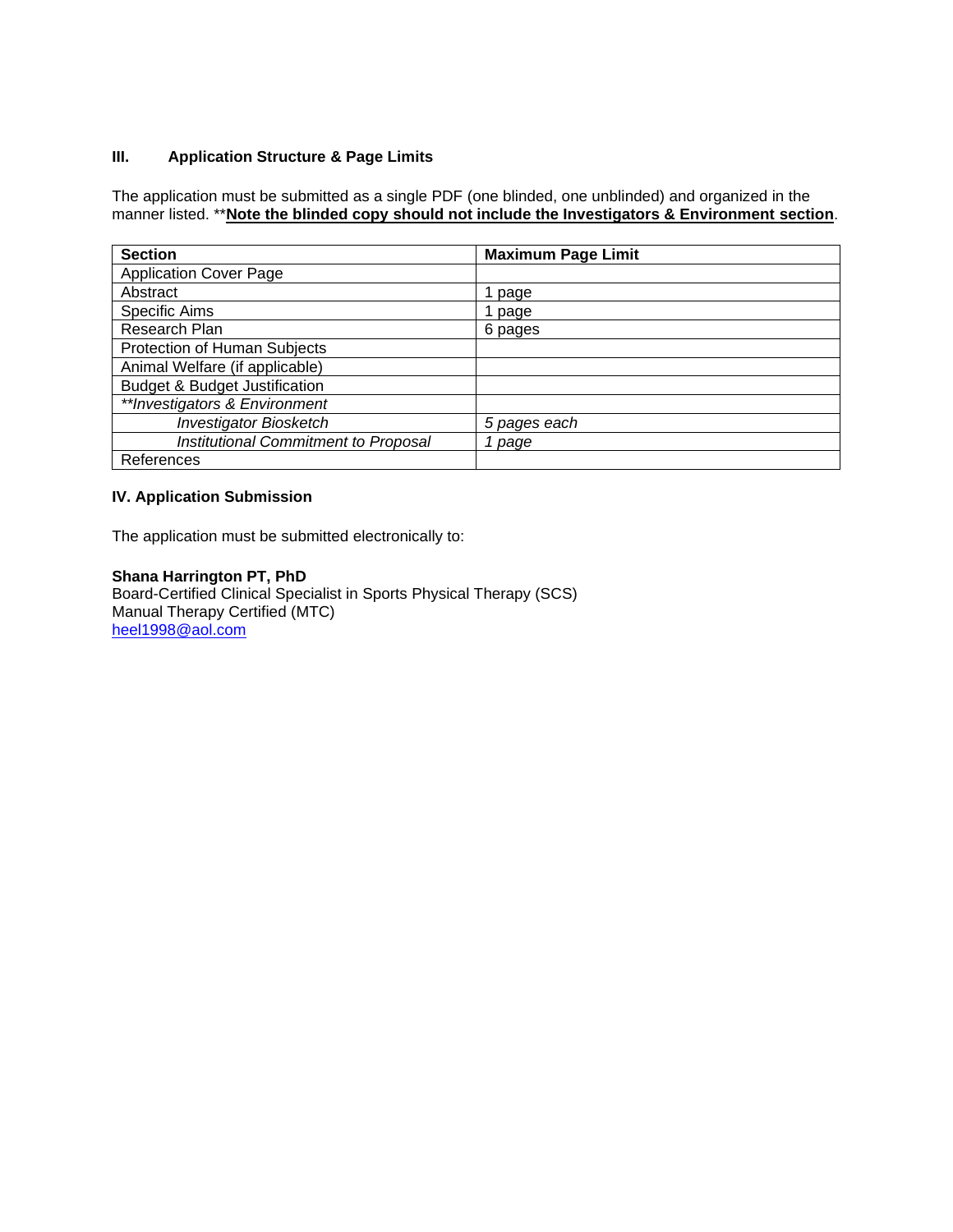

## **CLINCIAL RESEARCH GRANT APPLICATION COVER PAGE**

Title of Study Proposal:

Name of Principle Investigator:

APTA Membership Number:

E-mail Address:

Name of Person and Address for Correspondence:

Daytime Telephone Number:

Name of Co-Investigators and the Role of this co-investigator in the Study (for students, list your committee members as co-investigators).

Is Proposal for a Doctoral dissertation? \_\_\_ Yes \_\_\_ No

\*Grant applications that are being requested to support a graduate student's research must have approval of the student's graduate committee prior to grant submission.

\_\_\_\_\_\_\_\_\_\_\_\_\_\_\_\_\_\_\_\_\_\_\_\_\_\_\_\_\_\_\_\_\_\_\_\_\_\_\_\_\_\_\_\_\_\_\_\_\_\_\_\_\_\_\_ Signature of Committee Advisor

If awarded the grant, please identify who the check is to be made payable and an address of where it should be sent:

Make Check Payable to:

Complete Address: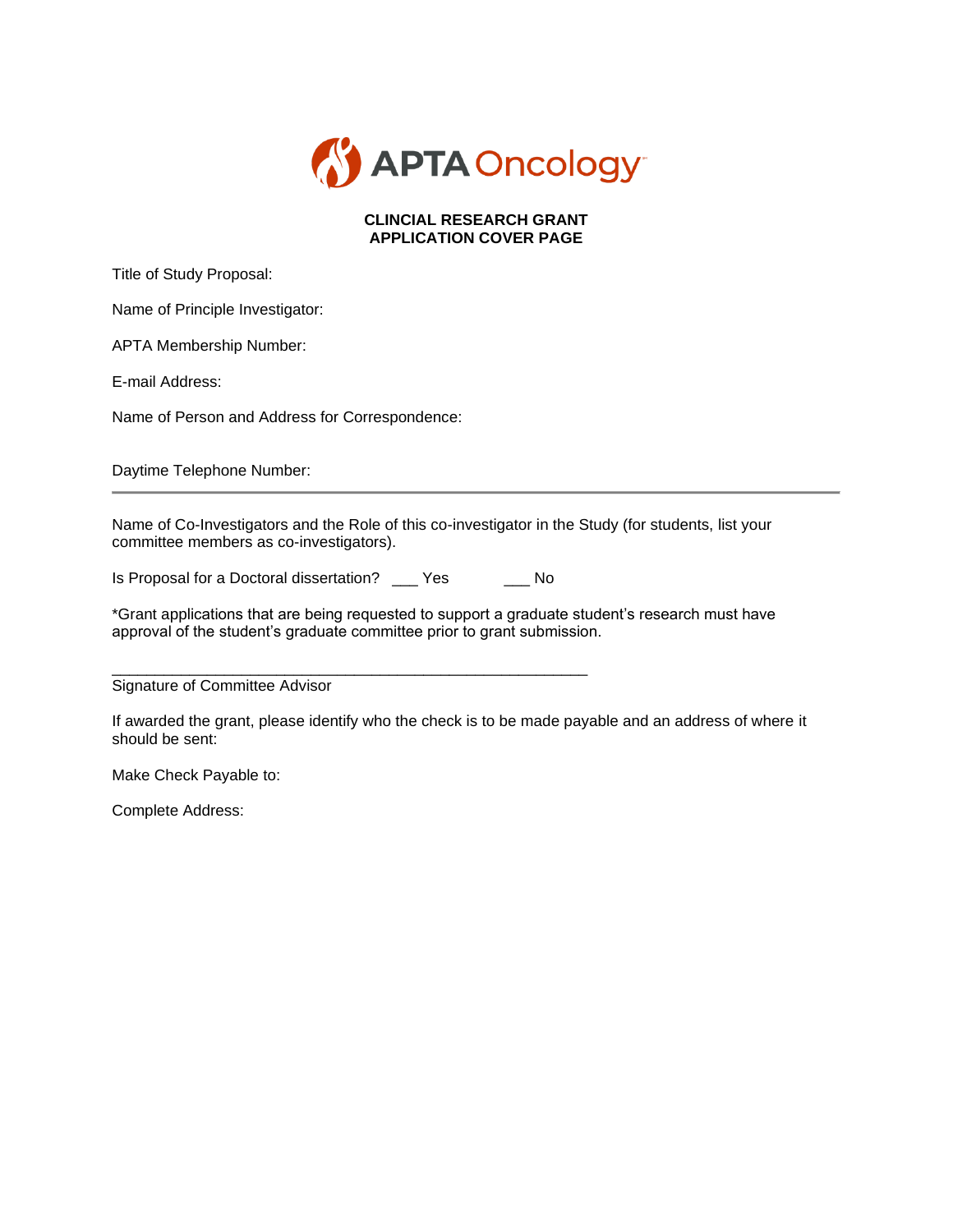

**BUDGET**

# **BUDGET JUSTIFICATION**

| <b>CATEGORY OF EXPENSE</b> | <b>TOTAL COST</b> | <b>AMOUNT REQUESTED</b> |
|----------------------------|-------------------|-------------------------|
| <b>Personnel (names)</b>   |                   |                         |
|                            |                   |                         |
| <b>Consultants (names)</b> |                   |                         |
|                            |                   |                         |
| <b>Equipment (itemize)</b> |                   |                         |
|                            |                   |                         |
| <b>Supplies</b>            |                   |                         |
|                            |                   |                         |
| <b>Travel</b>              |                   |                         |
|                            |                   |                         |
| Other (itemize)            |                   |                         |
|                            |                   |                         |
| <b>TOTAL DIRECT COSTS</b>  |                   |                         |